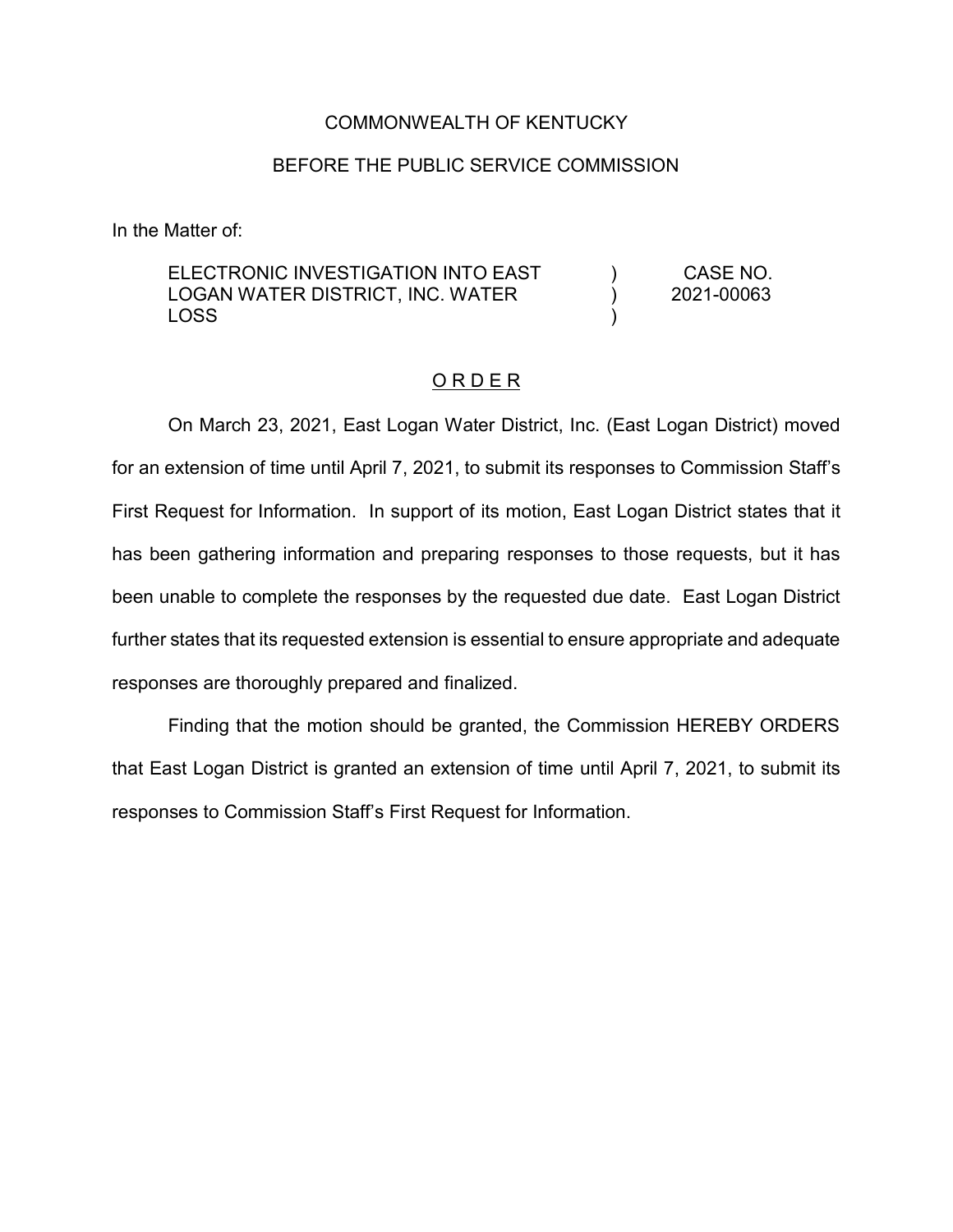By the Commission



ATTEST:

\_\_\_\_\_\_\_\_\_\_\_\_\_\_\_\_\_\_\_\_\_\_\_

Executive Director

Case No. 2021-00063